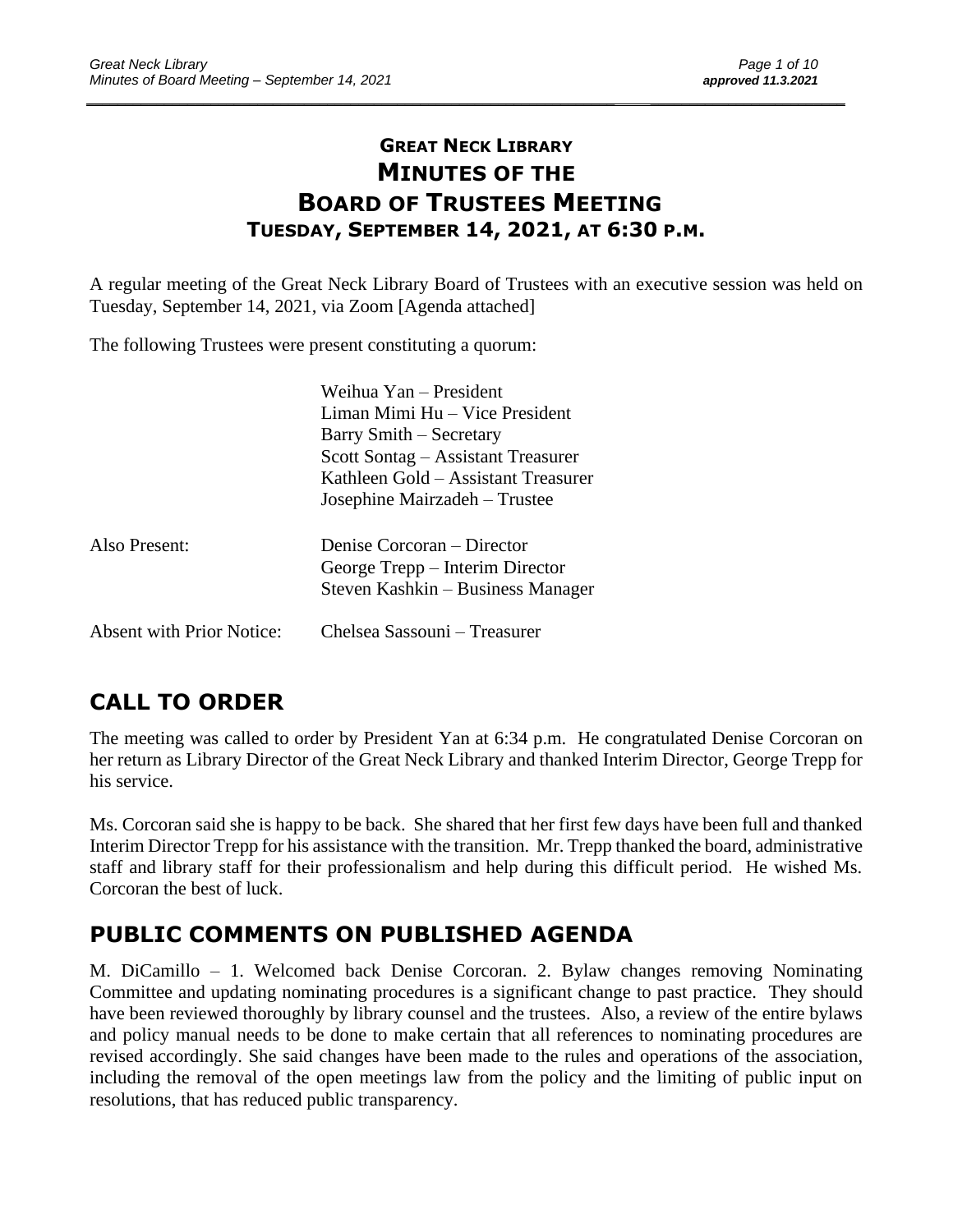# **SECRETARY'S REPORT ON INDEPENDENT CANDIDATES**

Trustee Gold to read aloud:

Kim Schader has filed a petition as an Independent Candidate for the October 25, 2021 election for the Board of Trustees expiring seat of Weihua Yan. The petition has the required 25 signatures which have been validated.

Douglas Hwee has filed a petition as an Independent Candidate for the October 25, 2021 election for the Board of Trustees expiring seat of Barry Smith. The petition has the required 25 signatures which have been validated.

Sara Rivka Khodadadian has filed a petition as an Independent Candidate for the October 25, 2021 election for the Nominating Committee expiring seat of William Gens. The petition has the required 25 signatures which have been validated.

The October election ballot will contain the following:

- Donald Panetta and Kim Schader for the expiring seat of Weihua Yan; Board of Trustees
- Barry Smith and Douglas Hwee for the expiring seat of Barry Smith; Board of Trustees
- Josie Pizer for the expiring seat of Francine Ferrante Krupski; Nominating Committee
- Kate Berman and Sara Rivka Khodadadian for the expiring seat of William Gens; Nominating Committee.

# **MINUTES**

#### **Regular Board Meeting Minutes**

#### **Upon motion by Trustee Gold, seconded by Trustee Hu, it was,**

**MOVED,** that the Great Neck Library Board of Trustees approve the minutes of the June 22, 2021 Board meeting as presented.

**VOTE:** Yes – 6 (Yan, Hu, Smith, Sontag, Gold, Mairzadeh) *MOTION CARRIED UNANIMOUSLY* 

#### **Special Board Meeting Minutes**

#### **Upon motion by Trustee Gold, seconded by Trustee Sontag, it was,**

**MOVED,** that the Great Neck Library Board of Trustees approve the minutes of the July 15, 2021, August 10, 2021 and August 24, 2021, Special Board meetings as presented.

**VOTE:** Yes – 6 (Yan, Hu, Smith, Sontag, Gold, Mairzadeh) *MOTION CARRIED UNANIMOUSLY* 

#### **Emergency Board Meeting Minutes**

#### **Upon motion by Trustee Gold, seconded by Trustee Hu, it was,**

**MOVED,** that the Great Neck Library Board of Trustees approve the minutes of the July 19, 2021 Emergency Board Meeting as presented.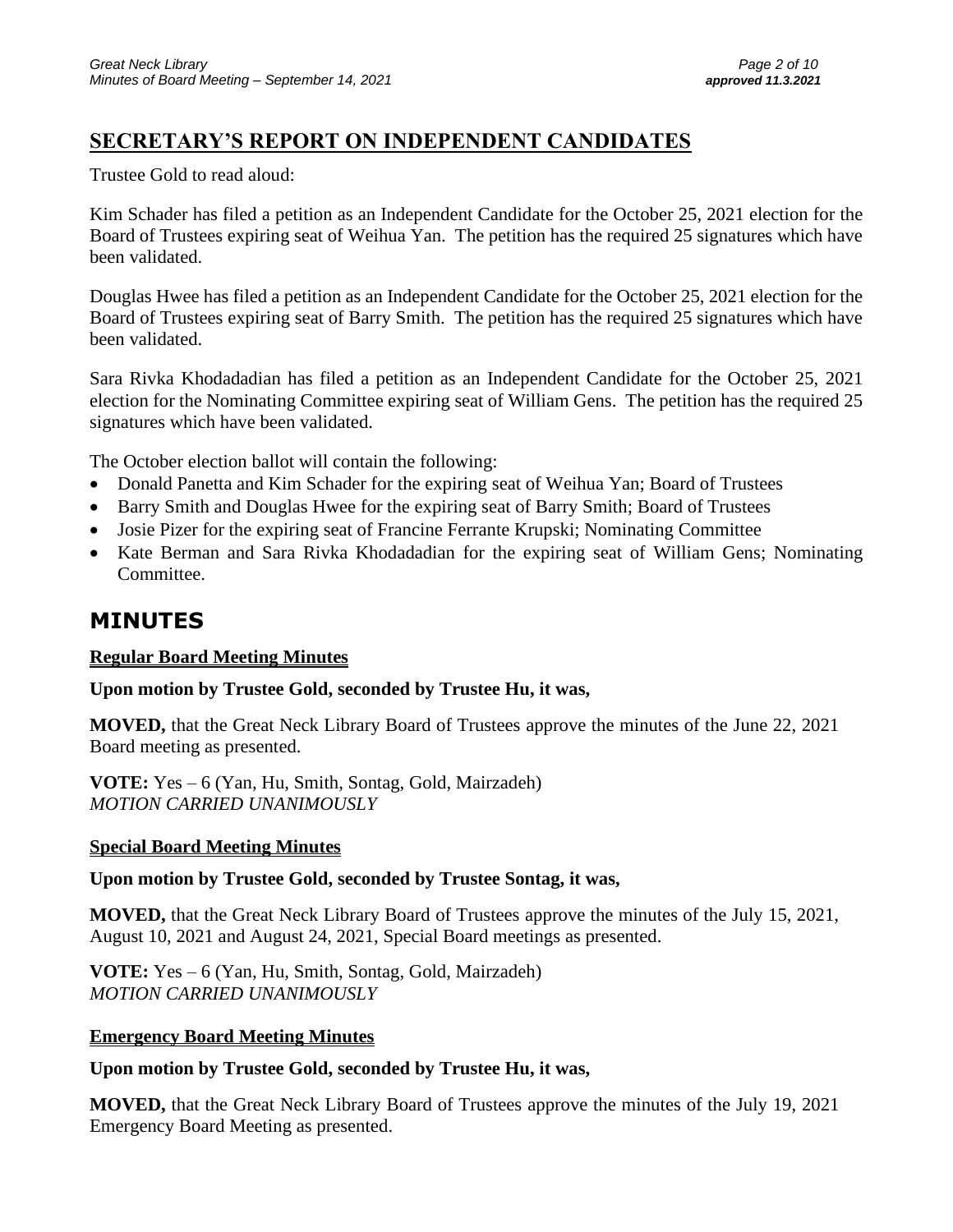**VOTE:** Yes – 6 (Yan, Hu, Smith, Sontag, Gold, Mairzadeh) *MOTION CARRIED UNANIMOUSLY* 

# **TREASURER/BUSINESS MANAGER REPORT**

**Upon motion by Trustee Sontag, seconded by Trustee Hu, it was,**

**RESOLVED,** that the Great Neck Library Board of Trustees accept the following financial reports which have been reviewed by the Audit Committee**:** 

- a. September 14, 2021, Treasurer's Report;
- b. Warrant dated July 1, 2021 through July 11, 2021 which has been reviewed by the Treasurer, the sums set against their respective names, amounting in the aggregate to \$367,923.17.
- c. Warrant dated August 9, 2021 through August 15, 2021 which has been reviewed by the Treasurer, the sums set against their respective names, amounting in the aggregate to \$498,920.26.
- d. Warrant dated September 6, 2021 through September 12, 2021 which has been reviewed by the Treasurer, the sums set against their respective names, amounting in the aggregate to \$547,357.73.
- e. Payroll Warrants for pay dates June 3 and June 17, 2021, which have been reviewed by the Treasurer, (in the amounts of \$141,760.95 and \$134,693.60, respectively,) for a total of \$276,454.55.
- f. Payroll Warrants for pay dates July 1, July 15 and July 29, 2021, which have been reviewed by the Treasurer, (in the amounts of \$173,072.33, \$125,788.20 and \$138,530.71, respectively,) for a total of \$437,391.24.
- g. Payroll Warrants for pay dates August 12 and August 26, 2021, which have been reviewed by the Treasurer, (in the amounts of \$134,630.53 and \$128,662.60, respectively,) for a total of \$263,293.13.

**VOTE:** Yes – 6 (Yan, Hu, Smith, Sontag, Gold, Mairzadeh) *MOTION CARRIED UNANIMOUSLY* 

# **PAYROLL CHANGES**

**Upon motion by Trustee Sontag, seconded by Trustee Hu, it was,**

**RESOLVED,** that the Great Neck Library Board of Trustees accept the Payroll Changes report of August 1 through August 31, 2021 as presented, which has been reviewed by the Audit Committee.

**VOTE:** Yes – 6 (Yan, Hu, Smith, Sontag, Gold, Mairzadeh) *MOTION CARRIED UNANIMOUSLY* 

# **REPORTS**

#### **Interim Director's Report**

Interim Director George Trepp announced that all his updates are included in his board report.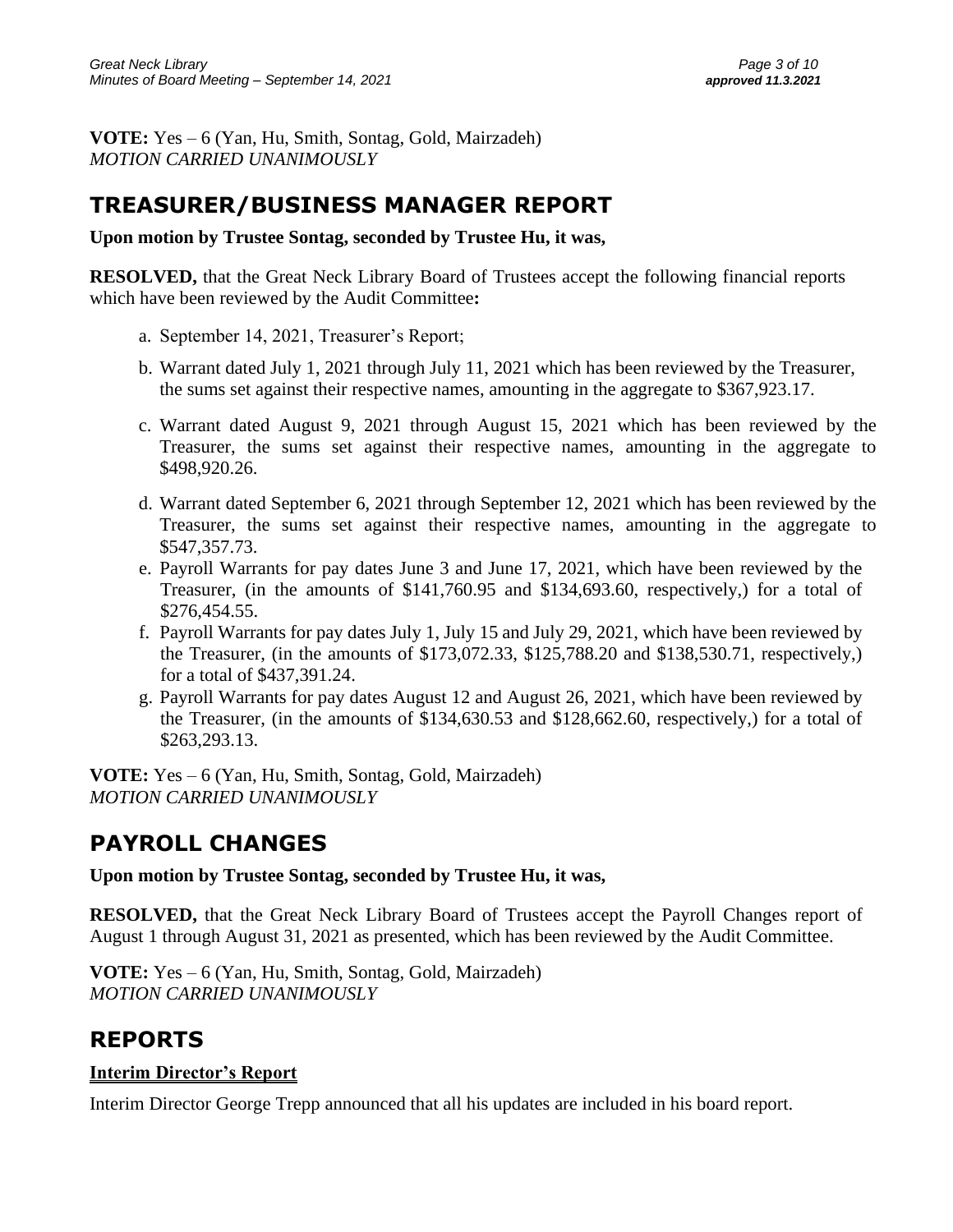#### Text of George Trepp's, Interim Director, written report dated September 2021 is below:

With this final report, the focus is once again on the corona virus followed by responses to RFQs for the Parkville Branch. **Corona Virus:**

On September 6, Governor Hochul designated Covid-19 as an airborne infectious disease under New York State's Hero Act. This designation requires all private employers to implement workplace safety plans to help protect workers from the virus. Employers can adopt a model safety plan as formulated by the State Department of Labor or develop their own safety plan in compliance with the Act's guidelines. The purpose of the Hero Act is to ensure that businesses are prepared with protocols and resources to protect their employees and the public from the spread of airborne infectious diseases like the Covid Delta variant. Initial consideration by the attorney indicates that Great Neck Library, as an Association Library, must comply; however, additional consideration was requested, as the plan does not include any political subdivision of the State, a public authority or any other government agency or instrumentality. If the Act applies, the following is required:

I. Minimum Controls:

A. Distancing, coughing/sneezing control, face coverings and personal protective equipment as appropriate, limited touching, stop social etiquette behavior and hand washing.

- B. Stay at home policy.
- C. Health screening at the beginning of a shift and removal from the workplace if symptoms develop.
- D. Face coverings of nose and mouth and distancing whenever possible.

E. Physical distancing as much as feasible, which may include allowing 1 person at a time inside small enclosures with poor ventilation, like the studies. Physical barriers, floor markings no gatherings, adjusted break and lunch periods among other measures.

F. Hand hygiene

G. Cleaning and disinfecting --- return to bi-weekly deep cleanings.

H. Special accommodations for those with added risk factors

If these minimum controls do not provide sufficient protection, additional controls may be necessary like increasing space between workers, limited use of shared workstations, signage re masks, handwashing and respiratory etiquette additional breaks for handwashing and personal protective equipment based on the hazard assessment.

II. Housekeeping:

- A. Plans for employees who become ill during a shift.
- B. Trash control.

III. Response to work outbreak

IV. Training and Information during an outbreak.

V. Evaluation of response.

In conclusion and if deemed applicable, the designation may mean a return to earlier precautions. Related thereto is the Board's prior discussion regarding mandated vaccination for the staff and the desirability of discussing the topic with the Unions. The Interim Director met with the two Unions resulting in the following questions:

- What are the ramifications if an employee refuses?
- Regarding testing, who pays for the test, what kind of test and whose time is expended?

• If the vaccination is administered and there is a reaction, whose time is expended? *The answer to this may be COVID sick time; however, that should be verified.*

- What happens if this becomes chronic… and what happens when boosters are indicated?
- There is also a concern vis-à-vis the public' will proof of vaccination be required
- As most Unions have indicated, a Memorandum of Understanding would be needed.

**However**, this may be moot as the Library currently has 92 employees, 83 of which are fully vaccinated, 1 full timer recently received the first dose, 4-part timers and 3 on call are not vaccinated and one of the part timers has a religious exemption.

Further complicating matters, is the September 9<sup>th</sup> Presidential mandate to vaccinate the staff of companies employing 100 or more employees. The rules for this mandate will be formulated and released by OSHA. While the Library is currently below that threshold, when staffing is at full coverage the threshold may be exceeded. With respect to the community and according to the September 10<sup>th</sup> Newsday report, the highest new cases per thousand count is Great Neck Gardens at .48 and the lowest vaccination rates are zip codes 11023 at 63.1% and 11024 at 60.7%. Finally, despite periodic announcements that masks are required, the Interim Director must still walk the floor to enforce the policy.

#### **Capital Projects**:

With respect to Parkville, bids and proposals have been received with the smaller aspects of the renovation having clear results, making them ready to award.

Data Cabling RFQ:

The RFQ for 66 cable runs, two (2) patch panels and a seven (7) foot rack received three (3) responses, as follows:

| ComBell Systems | \$25,301.00 |
|-----------------|-------------|
| Corstar         | \$19,829.00 |
| OSI             | \$26,478.50 |

Since Corstar is the lowest responsible bidder and they worked successfully at the Station Branch, they are recommended.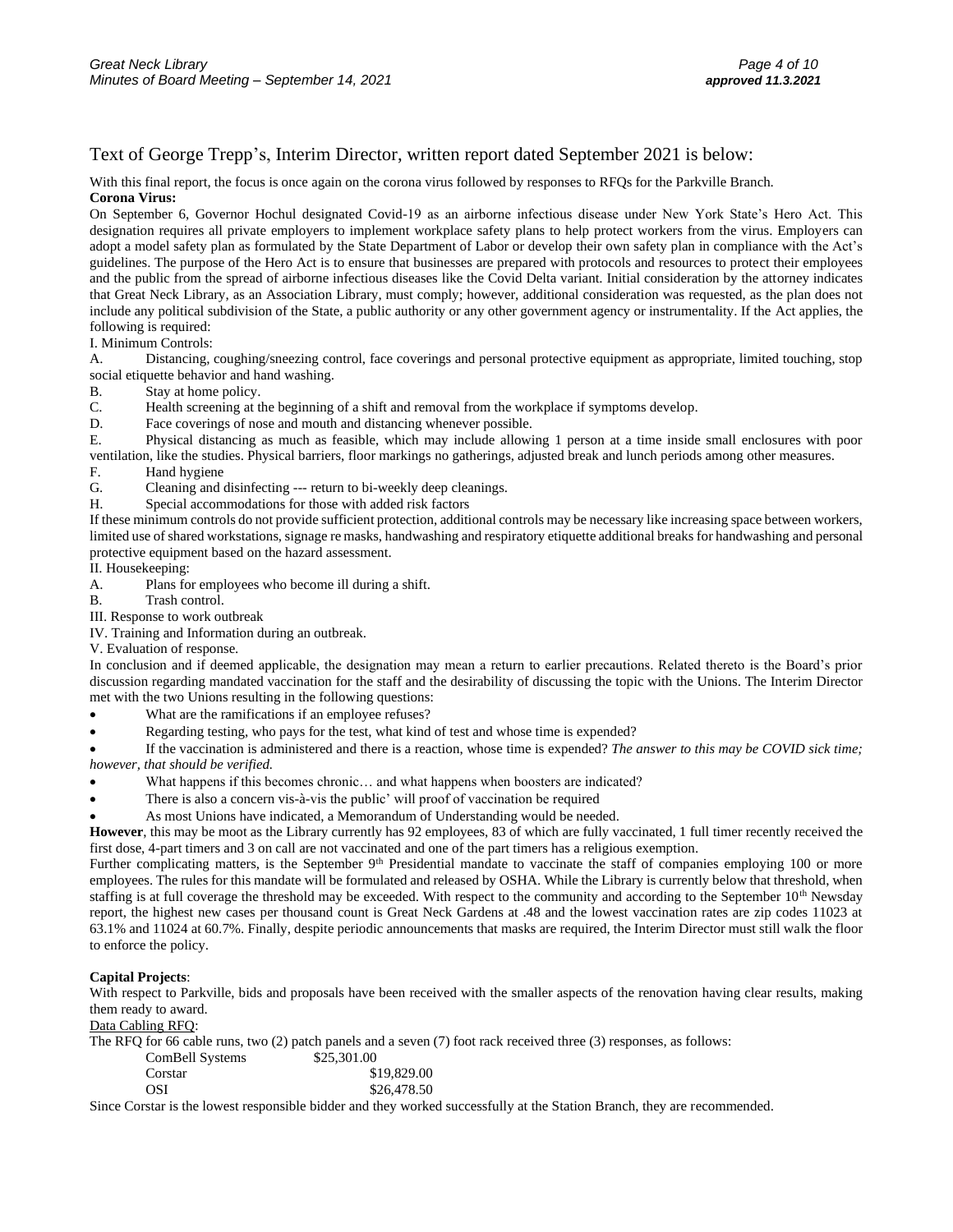Engineering Services for Parkville HVAC:

The RFQ for engineering services to analyze the HVAC system for repair or replacement at Parkville also received three (3) responses, as follows:

| Cameron Engineering          |         | \$4,249 |
|------------------------------|---------|---------|
| FPM Engineering              | \$4,250 |         |
| H <sub>2</sub> M Engineering | \$6,000 |         |

Since Cameron is the lowest responsible bidder and are familiar with the Parkville project, it is recommended that Cameron be awarded the contract.

#### Projector Supply and Installation:

Further, the RFQ for the projector and its installation received only one (1) bid of \$7,855.00 from Astoria Communications; consequently, that request will be reissued.

The review of the general contracting proposals is still underway but the preliminary unanalyzed responses were as follows:

The Invitation to Bid for General Contracting:

General Contracting:

| All Con    | \$875,000.99 |
|------------|--------------|
| Jobco      | \$696,000.09 |
| Northridge | \$677,499.84 |
| Stalco     | \$640,000.04 |
|            |              |

Furniture proposals based on detailed bid packages were requested through an RFP to three companies; Inside Source, Empire Furniture and WBG. Empire submitted a letter of withdrawal shortly before the due date stating that their workload no longer permitted them to bid. Furniture:

| Inside Source | \$97,979.00  |
|---------------|--------------|
| <b>WBG</b>    | \$106,512.00 |

Since Inside Source is the low bidder and they have performed well at the Station Branch renovation, they should get the award.

| New Shelving: |  |  |
|---------------|--|--|
|               |  |  |

| Inside Source | \$88,710.00 |
|---------------|-------------|
| WBG           | \$70,278.00 |

Since WBG is the low bidder and they provided the shelving at Station Branch they are also recommended,

| Move Management: |
|------------------|
| $\mathbf{W}$     |

WBG \$48,432.00

Since National Library Relocators and Hallet each submitted letters shortly before the due date stating that their workload does not permit them to respond the award can be made to WBG, as those letters are sufficient for the record. WBG was also the low bidder for the Station Branch move and are in the process of completing that work

The Station Branch renovation is proceeding apace and **a tentative opening date** has been scheduled for Saturday, September 25. Shelving and furniture arrived this week are being set in place. The collection will soon follow as the shelving becomes ready. The only glitch is from Burroughs regarding the new shelving as there may be delay of a day or so because they do not have enough staff to paint the shelves; however, Ms. Martin is urging them to meet the deadline. Jobco is arranging with the Building Department for that inspection while the Fire Marshall will inspect the fire alarm and sprinkler system on September 15, 1:30.

With respect to the landscape project, we wish there is news to report; however, the architect missed the September 10 meeting because of "some confusion." He has been asked to furnish general contracting pricing prior to Tuesday's Board meeting.

Finally, the new shelving for the main library is anticipated to be delivered in early to mid-October and the Lakeville HVAC installation is expected in late September.

**Other:** With respect to VRD, H2M is back on track with the assessment after the initial team was disrupted by illness. An on-site walkthrough is scheduled for Monday, September 13 with a senior mechanical engineer and a senior architect.

**Personnel:** There is one personnel action to report and that is the resignation of a part time librarian who has accepted a full- time position at another Nassau County public library. There was also a complimentary note from a patron praising the efforts of Kat Baumgartner and the entire children's department for providing "thoughtful raffle prizes… Not only did you get the outdoor kit, you provided a book for them."

# **OLD BUSINESS**

#### **(a) Proposed Policy Change(s)**

**Upon motion by Trustee Hu, seconded by Trustee Mairzadeh and after discussion, it was,**

**RESOLVED,** that the Great Neck Library Board of Trustees revise Section 400-80 (Continuing Education) of the Board Policy Manual. [copy attached]

**VOTE:** Yes – 6 (Yan, Hu, Smith, Sontag, Gold, Mairzadeh) *MOTION CARRIED UNANIMOUSLY*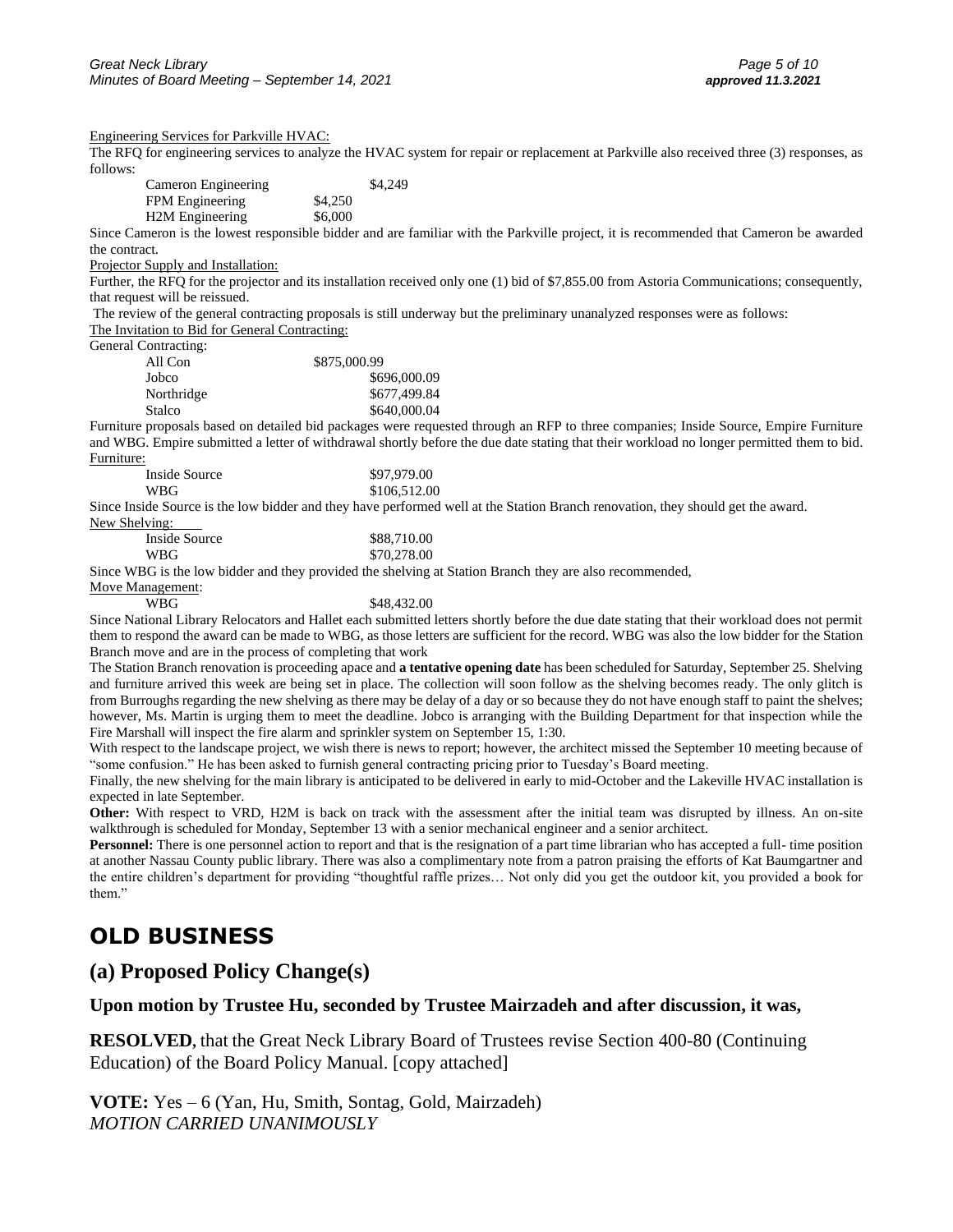# **NEW BUSINESS**

### **(b) Board Volunteers to Open and Close Polls**

For the October 25, 2021 Annual Election, Trustee Sontag volunteered to open the polls at the Parkville Branch and Trustee Gold volunteered to open the polls at the Main Library. Trustee Hu volunteered to close the polls at the Main Library.

### **(c) Property Liability Insurance Renewal**

### **Upon motion by Trustee Gold, seconded by Trustee Hu, it was,**

**RESOLVED,** that the Great Neck Library Board of Trustees renew its property/liability insurance Commercial Package, Automobile and Umbrella policies for the period September 1, 2021 through August 31, 2022 with Utica Insurance Companies as presented by Edwards and Company, for a total of \$83,015.00 to be charged to the Property/Liability Insurance line of the operating budget.

**VOTE:** Yes – 6 (Yan, Hu, Smith, Sontag, Gold, Mairzadeh) *MOTION CARRIED UNANIMOUSLY* 

### **(d) Approve New Phone & Data Cabling for the Parkville Branch Renovation**

#### **Upon motion by Trustee Gold, seconded by Trustee Hu, it was,**

**RESOLVED,** that the Great Neck Library Board of Trustees approve new phone and network cabling, 66 new Cat6 cables to 37 locations, two (2) new Cat6 (1 - 48 port patch and  $1 - 24$  port patch panels), one (1) new open bay rack and two (2) shelves into new rack, for the Parkville Branch renovation in the amount of \$19,829.00 from Corstar; such funds to be taken from the Branch and Special Services Fund.

**VOTE:** Yes – 5 (Yan, Hu, Smith, Sontag, Mairzadeh) Absent from Vote  $-1$  (Gold) *MOTION CARRIED*

### **(e) Award Contract for Furniture Procurement and Installation for the Parkville Branch Renovation**

**Upon motion by Trustee Hu, seconded by Trustee Mairzadeh, it was,**

**RESOLVED,** that the Great Neck Library Board of Trustees award the contract for furniture procurement and installation for the Parkville Branch renovation to Inside Source per the attached quotation, in the amount of \$97,979.00; to be charged to the Branch and Special Services Fund.

**VOTE:** Yes – 6 (Yan, Hu, Smith, Sontag, Gold, Mairzadeh) *MOTION CARRIED UNANIMOUSLY*

*Board Comment: President Yan asked Director Denise Corcoran to consider what can be done with Parkville's excess furniture. Elisabeth Martin suggested having a tag sale on Parkville's lawn. Trustee Mairzadeh recommended donating the proceeds from the sale to a local organization. Trustee Hu suggested putting pictures of the excess furniture on the website for the community to view.*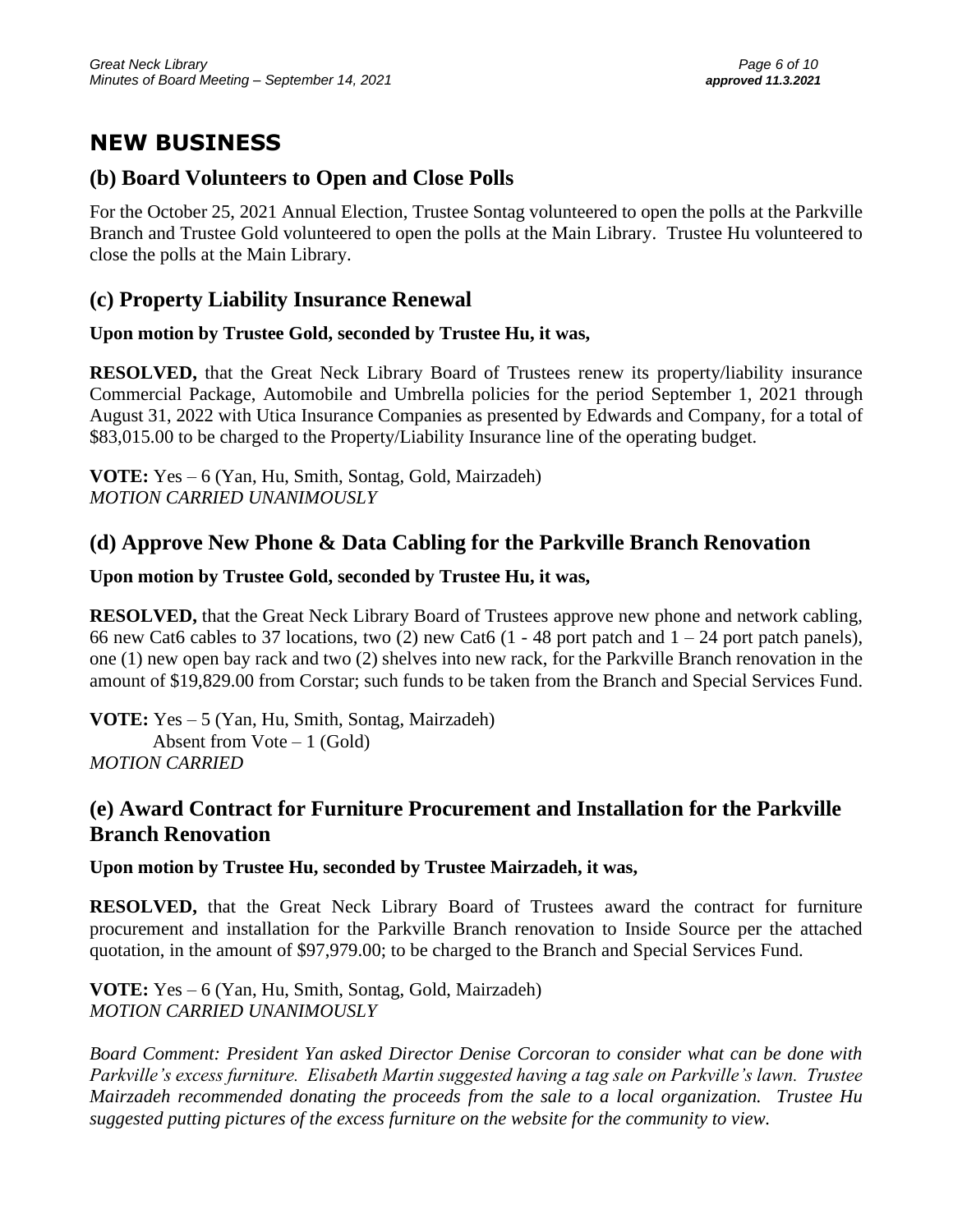## **(f) Award Contract for Shelving for the Parkville Branch Renovation**

#### **Upon motion by Trustee Hu, seconded by Trustee Gold, it was,**

**RESOLVED,** that the Great Neck Library Board of Trustees award the contract for shelving for the Parkville Branch renovation to WBG per the attached quotation, in an amount of \$70,278.00; to be charged to the Branch and Special Services Fund.

**VOTE:** Yes – 6 (Yan, Hu, Smith, Sontag, Gold, Mairzadeh) *MOTION CARRIED UNANIMOUSLY* 

### **(g) Award Contract for Moving and Storage for the Parkville Branch Renovation**

#### **Upon motion by Trustee Gold, seconded by Trustee Hu, it was,**

**RESOLVED,** that the Great Neck Library Board of Trustees award the contract for moving and storage for the Parkville Branch renovation to WBG per the attached quotation, in an amount of \$48,432.00; to be charged to the Branch and Special Services Fund.

**VOTE:** Yes – 6 (Yan, Hu, Smith, Sontag, Gold, Mairzadeh) *MOTION CARRIED UNANIMOUSLY* 

### **(h) Bylaw Changes: Remove Nominating Committee and update Nominating Procedures**

**Upon motion by Trustee Hu, seconded by Trustee Gold, it was,**

**RESOLVED,** that the Great Neck Library Board of Trustees place the attached Bylaw amendments to remove the Nominating Committee and update nominating procedures before the Great Neck Library Association membership for consideration at the October 25, 2021 Annual Meeting.

**VOTE:** Yes – 5 (Yan, Hu, Sontag, Gold, Mairzadeh)  $No-1$  (Smith) *MOTION CARRIED*

*Board Comment: President Yan stated that these changes are being proposed following numerous policy meeting discussions. While the Nominating Committee has served its purpose in the past, in this day and age with new technology and a variety of ways to promote the library's election, we want to encourage more people to participate and run for the Board while keeping it fair for all. He recognizes and appreciates the hard work of the Nominating Committee members but feels that the process has created an unnecessary obstacle for people who would otherwise run. What is being recommended is a change in the nominating process which allows candidates to run by petition. He acknowledged that references to the Nominating Committee exist throughout the existing bylaw and policies but noted that no changes can be made until the removal of the committee is approved by the members of the Association.* 

*Trustee Hu shared that the previous board president commissioned the professional who wrote the NY Library Trustee Handbook to review the existing bylaws and policies. Since then, the policy committee has been reviewing the policies according to her recommendations. In her evaluation, she pointed out*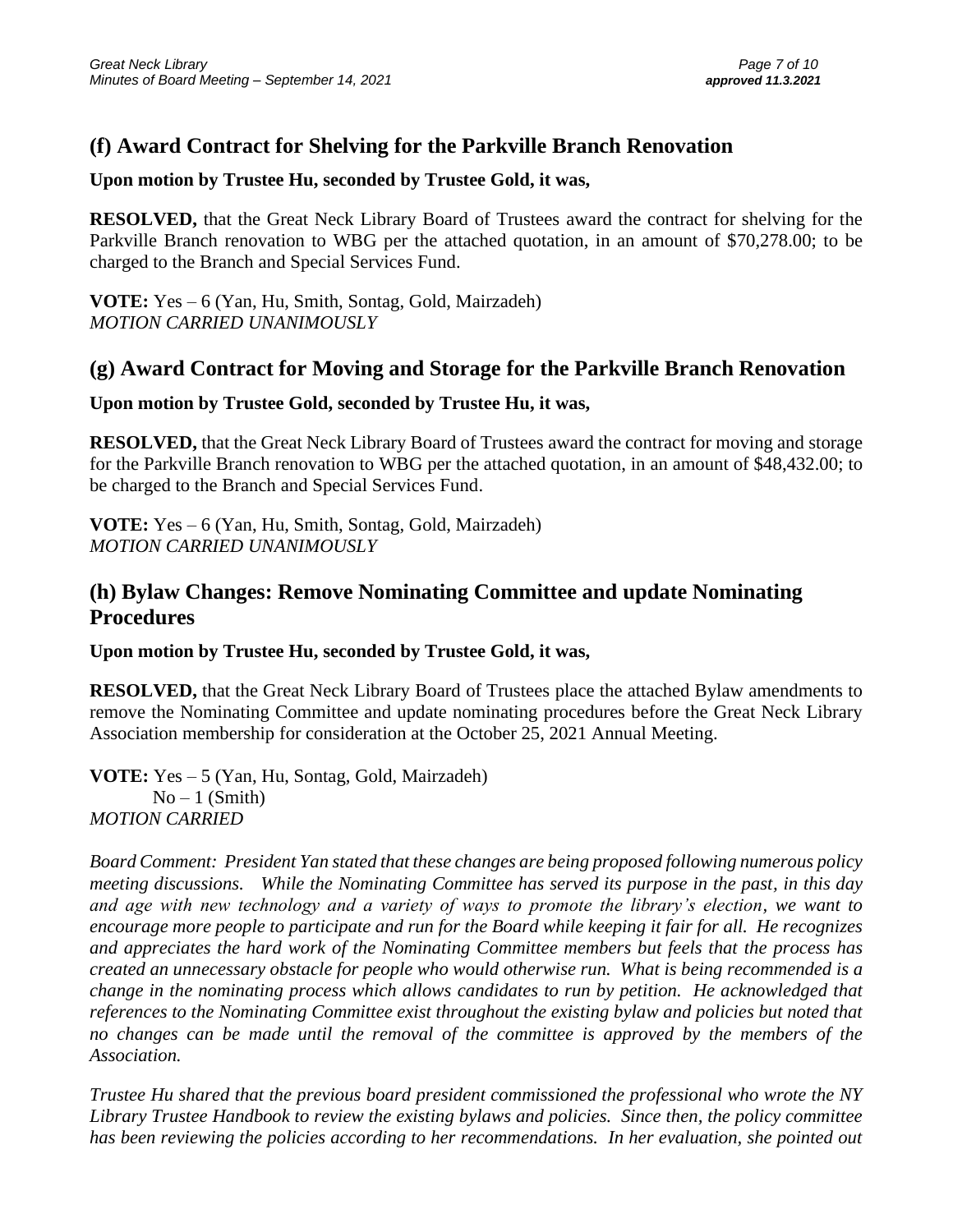*that the Nominating Committee is an anomaly. With the exception of one neighboring library, all the school boards and libraries utilize the petition process to enter an election. She noted that a very thorough comparison was done with all the other districts. One key feature that is being changed is that the candidates will be able to run at large rather than having to pick who to run against. She added that all these changes have been reviewed, approved and proposed by library counsel.* 

*Trustee Gold agreed with this proposed change. She feels that the existence of a Nominating Committee and its endorsement of candidates creates a deterrence to anyone who may be interested in running. She said that she ran as an independent candidate and thinks that having to campaign and garner people's support is wonderful.*

*Public Comments: M. DiCamillo says that the process must be done correctly and all sections discussing the Nominating Committee must be updated. Stephen Martir, Library Counsel, said that the complete bylaws will be reviewed and all the changes will be submitted to the membership in an excess of 30 days as required.*

*Trustee Smith questioned if it would be more feasible to present this contentious vote to the membership outside of an election in which candidates endorsed by the Nominating Committee are running. Mr. Martir responded that the change could be presented at the upcoming annual meeting or another special meeting. Trustee Smith suggested deferring this vote for further discussion. President Yan acknowledged this but reminded everyone that this is a matter that has been discussed for the past two years.*

*Board Comment: President Yan said that with the passing of this motion, the trustees are authorizing the Library Director and staff to publicize the changes to the bylaws to the entire Library Association. He added that Trustee Hu, Policy Committee Chair, will work with the director and library attorney to finalize the proposed language changes.*

*Public Comment: K. Hirsh Romero said that as a long-time resident of Great Neck and former library employee, she is concerned over the low salaries of staff. She noted that they are not properly compensated for all that they do. Trustee Hu wanted her to know that it is on their mind and being addressed.*

### **(i) Accept Board of Trustees Resignation**

#### **Upon motion by Trustee Hu, seconded by Trustee Gold, it was,**

**RESOLVED,** that the Great Neck Library Board of Trustees accept the resignation of Chelsea Sassouni from the Board of Trustees.

**VOTE:** Yes – 6 (Yan, Hu, Smith, Sontag, Gold, Mairzadeh) *MOTION CARRIED UNANIMOUSLY* 

*Board Comment: President Yan said that the resignation of Trustee Sassouni is a big loss. He wishes her the best of luck on the birth of her upcoming child and all her future endeavors.*

# **(j) Approve 4 New Copy Machines for all Library Locations**

**Upon motion by Trustee Hu, seconded by Trustee Gold, it was,**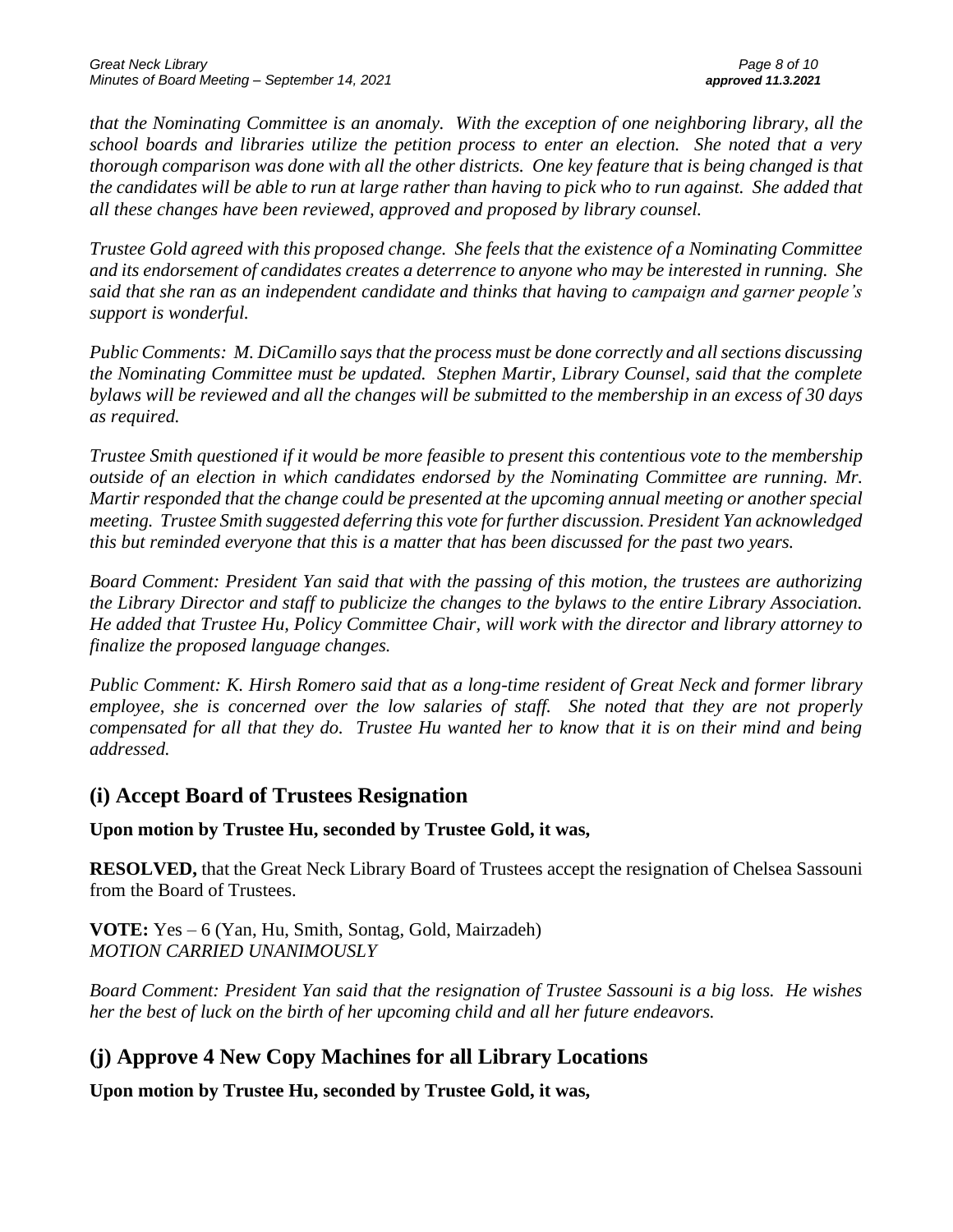**RESOLVED,** that the Great Neck Library Board of Trustees authorize the Business Manager to enter into an agreement with Carr Business Systems for a 60-month lease of four (4) new Xerox-Versalink C7030T2 machines at a monthly lease cost of \$460 which includes the lease payment and all supplies and maintenance, as well as unlimited copies per month. These copiers will replace the four (4) machines which are located at the Main building as well as the 3 branches. The lease costs are to be charged to the Office Equipment Rent and Repair line of the operating budget.

**VOTE:** Yes – 6 (Yan, Hu, Smith, Sontag, Gold, Mairzadeh) *MOTION CARRIED UNANIMOUSLY* 

## **(k) Appoint Board of Trustees Treasurer**

### **Upon motion by Trustee Sontag, seconded by Trustee Hu, it was,**

**RESOLVED,** that the Great Neck Library appoint Kathleen Gold as the Treasurer of the Board of Trustee to replace Chelsea Sassouni effective immediately.

**VOTE:** Yes – 6 (Yan, Hu, Smith, Sontag, Gold) Absent from Vote – 1 (Mairzadeh) *MOTION CARRIED UNANIMOUSLY* 

### **(l) Discussion – Heroes Act Implementation**

Interim Director Trepp shared that on September 6, Governor Hochul designated Covid-19 as an airborne infectious disease under New York State's Hero Act. This designation requires all private employers to implement workplace safety plans to help protect workers from the virus. Employers can adopt a model safety plan as formulated by the State Department of Labor or develop their own safety plan in compliance with the Act's guidelines. Mr. Trepp asked for the board's direction regarding group gatherings and the quiet study rooms. President Yan suggested that Denise Corcoran, with Mr. Trepp's input, put together a plan and implement it and if a board resolution is needed then it may be brought back for a vote.

# **OPEN TIME**

Elisabeth Martin, MDA, reported that the Station Branch renovation is moving towards a successful completion which could not have happened without the support of the board and library staff. She thanked George Trepp for all his work, as well as, the general contractor, Jobco's team.

# **DATE OF NEXT MEETING**

October 19, 2021 - Regular Board Meeting October 25, 2021 - Annual Meeting/Election – Main Library and Parkville Branch

# **EXECUTIVE SESSION**

**Upon motion by Trustee Sontag, seconded by Trustee Hu and after discussion, it was,**

RESOLVED, that the Great Neck Library Board of Trustees enter into Executive Session for a discussion on Litigation Matters.